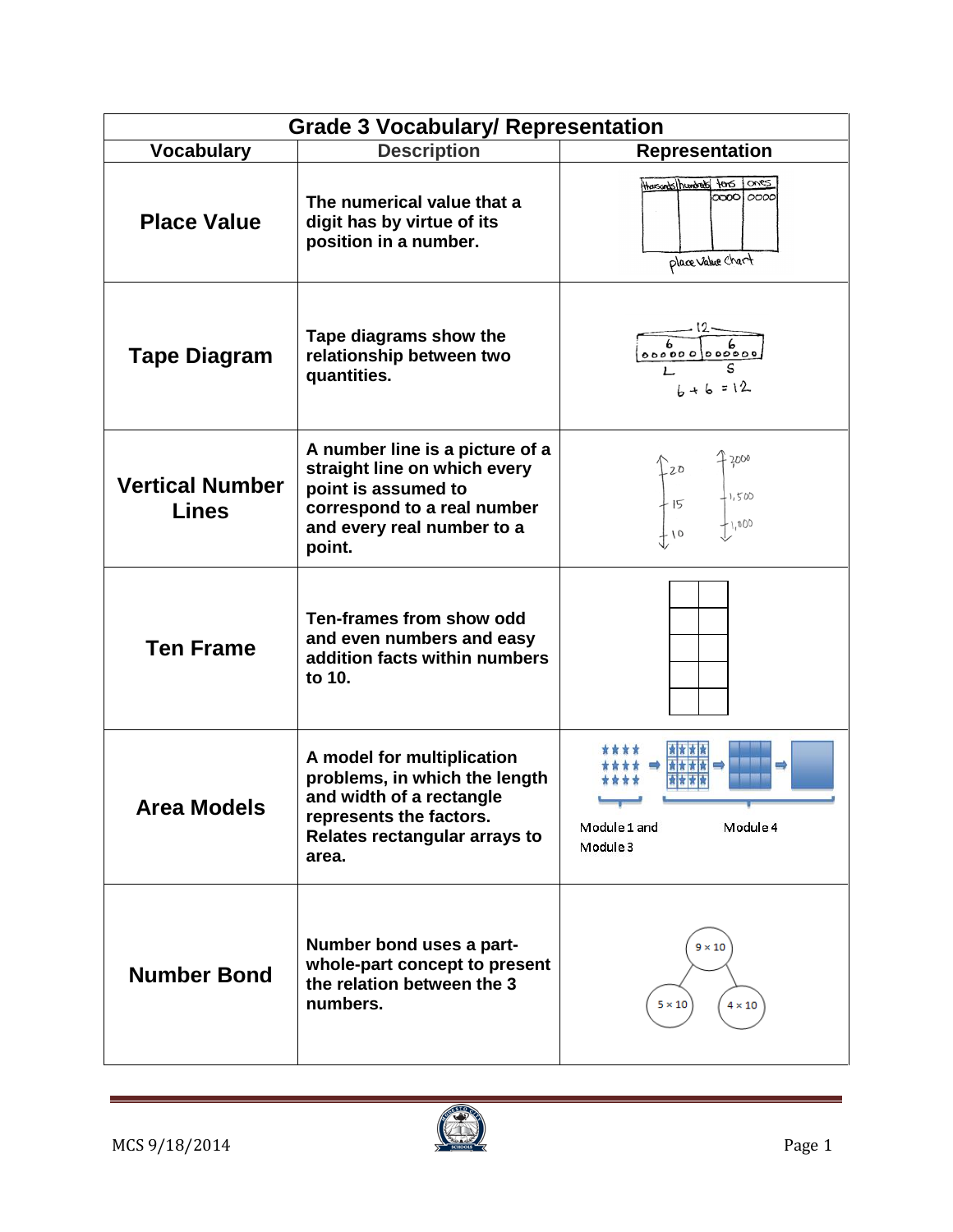| <b>Grade 3 Vocabulary/ Representation</b>  |                                                                                                   |                                                                                                                                                                                                          |  |  |  |
|--------------------------------------------|---------------------------------------------------------------------------------------------------|----------------------------------------------------------------------------------------------------------------------------------------------------------------------------------------------------------|--|--|--|
| <b>Vocabulary</b>                          | <b>Description</b>                                                                                | Representation                                                                                                                                                                                           |  |  |  |
| <b>Array</b>                               | An arrangement of a set of<br>objects into equal rows and<br>equal columns.                       | 4000<br>4 thousands x 3=12 thousands                                                                                                                                                                     |  |  |  |
| <b>Decompose</b>                           | Decomposing means to take<br>apart a number for example;<br>$333 = 300 + 30 + 3$                  | (*****<br>9 and 1 is 10<br>10 and 5 is 15<br>$9 + 6 = 15$                                                                                                                                                |  |  |  |
| <b>The Distributive</b><br><b>Property</b> | A multiplication fact can be<br>broken into the sum of<br>two other multiplication<br>facts.      | The Distributive Property<br>$6 \times 4 =$<br>0000<br>0000<br>$\overline{O}$<br>$(5 × 4) = 20$<br>0000<br>0000<br>$OOOO (1 \times 4) = 4$<br>$(6 \times 4) = (5 \times 4) + (1 \times 4)$<br>$= 20 + 4$ |  |  |  |
| <b>Commutative</b><br><b>Property</b>      | The property that states<br>when the order of two is<br>changes, the product<br>remains the same. | <b>The Commutative Property</b><br>$\frac{8000}{00000}$<br>00000<br>00000<br>000<br>00000<br>$5$ rows of 3<br>$3$ rows of $5$<br>$3\times5 = 5 \times 3$                                                 |  |  |  |
| <b>Area</b>                                | The amount of two-<br>dimensional space in a<br>bounded region.                                   | 9m<br>$6 \times 9 = 54$<br>6m<br>The area of<br>the rectangle is<br>54 sq. me¥ers                                                                                                                        |  |  |  |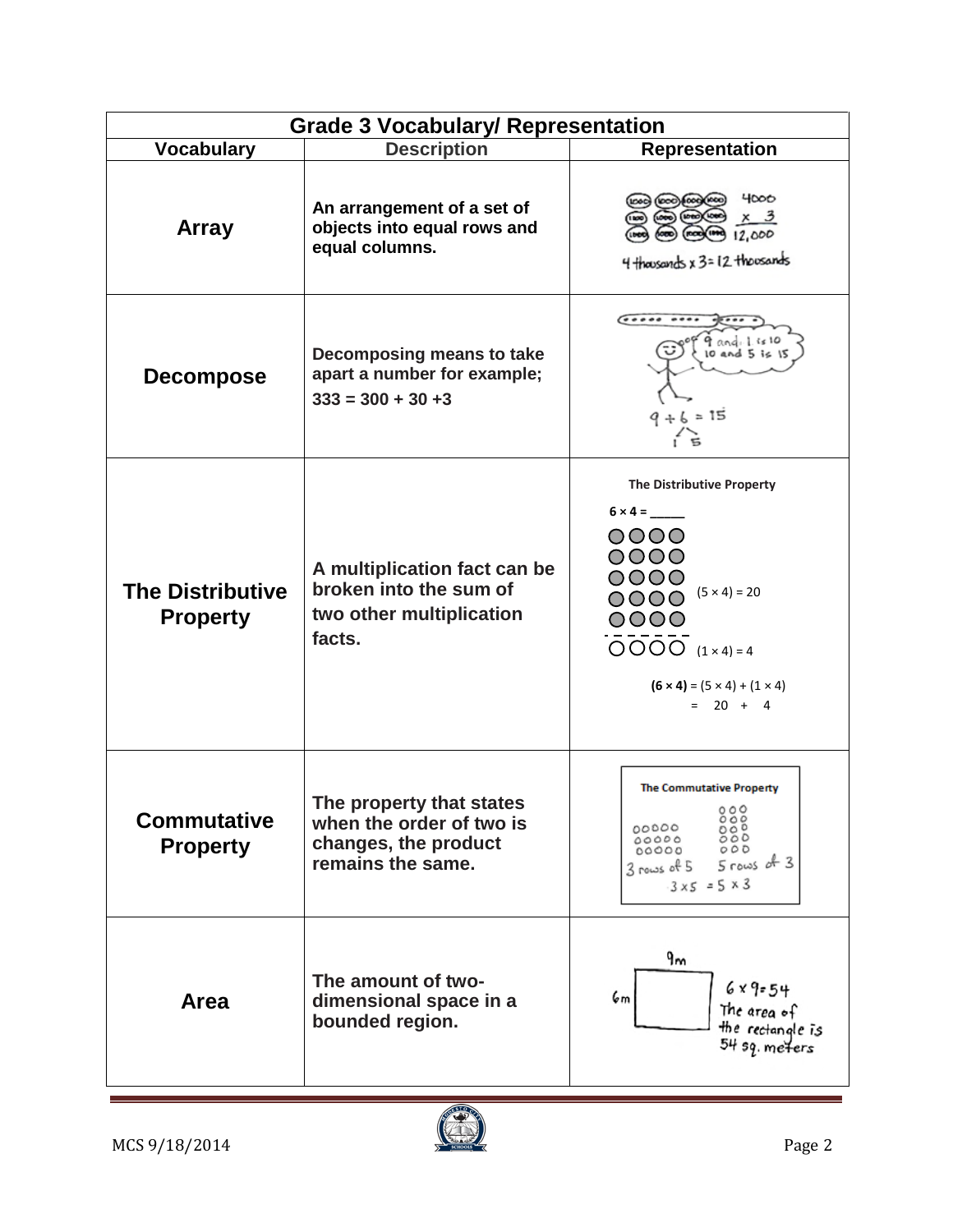| <b>Grade 3 Vocabulary/ Representation</b> |                                                                                                                                                                                                         |                                                                                                                                                                                                                                                                                                                                          |  |  |  |
|-------------------------------------------|---------------------------------------------------------------------------------------------------------------------------------------------------------------------------------------------------------|------------------------------------------------------------------------------------------------------------------------------------------------------------------------------------------------------------------------------------------------------------------------------------------------------------------------------------------|--|--|--|
| <b>Vocabulary</b>                         | <b>Description</b>                                                                                                                                                                                      | Representation                                                                                                                                                                                                                                                                                                                           |  |  |  |
| <b>Partition</b>                          | Divide a whole into equal parts.                                                                                                                                                                        |                                                                                                                                                                                                                                                                                                                                          |  |  |  |
| <b>Axis</b>                               | Vertical or horizontal scale in a<br>graph.                                                                                                                                                             | $4 \pm Y$<br>3<br>$\overline{2}$<br>$-3$<br>$-2$<br>$-1$<br>-1<br>-2<br>$-3$<br>-4                                                                                                                                                                                                                                                       |  |  |  |
| <b>Line Plot</b>                          | A line plot is a graph that shows<br>frequency of data along a<br>number line. It is best to use a<br>line plot when comparing fewer<br>than 25 numbers. It is a quick,<br>simple way to organize data. | The following numbers are the result<br>from a test taken by a class of 24<br>students:<br>16, 14, 17, 11, 14, 19, 11, 17, 12, 21,<br>22, 18, 11, 16, 15, 14, 18, 12, 13, 16,<br>17, 15, 13, 17<br>X<br>X<br>$X \times$<br>$\chi$<br>x x x x x x x x<br><i>x x x x x x x x x</i><br>$X \times$<br>11 12 13 14 15 16 17 18 19 20 21 22 23 |  |  |  |
| <b>Bar Graph</b>                          | <b>Graph generated from</b><br>categorical data with bars to<br>represent a quantity.                                                                                                                   | Number of Siblings of Students in Mr.N's class<br>O<br>2<br>1<br>з                                                                                                                                                                                                                                                                       |  |  |  |
| <b>Picture Graph</b>                      | A graph generated from<br>categorical data with graphics<br>to represent a quantity.                                                                                                                    | <b>Favorite Pizza Toppings</b><br>from the first first first<br>cheese<br>mushroom<br>the fire for the<br>sausage<br>SUPPORTED AND SUPPORTED<br>pepperoni<br>and find you also find the<br>$\triangle$ = 5 pizzas<br>Key                                                                                                                 |  |  |  |